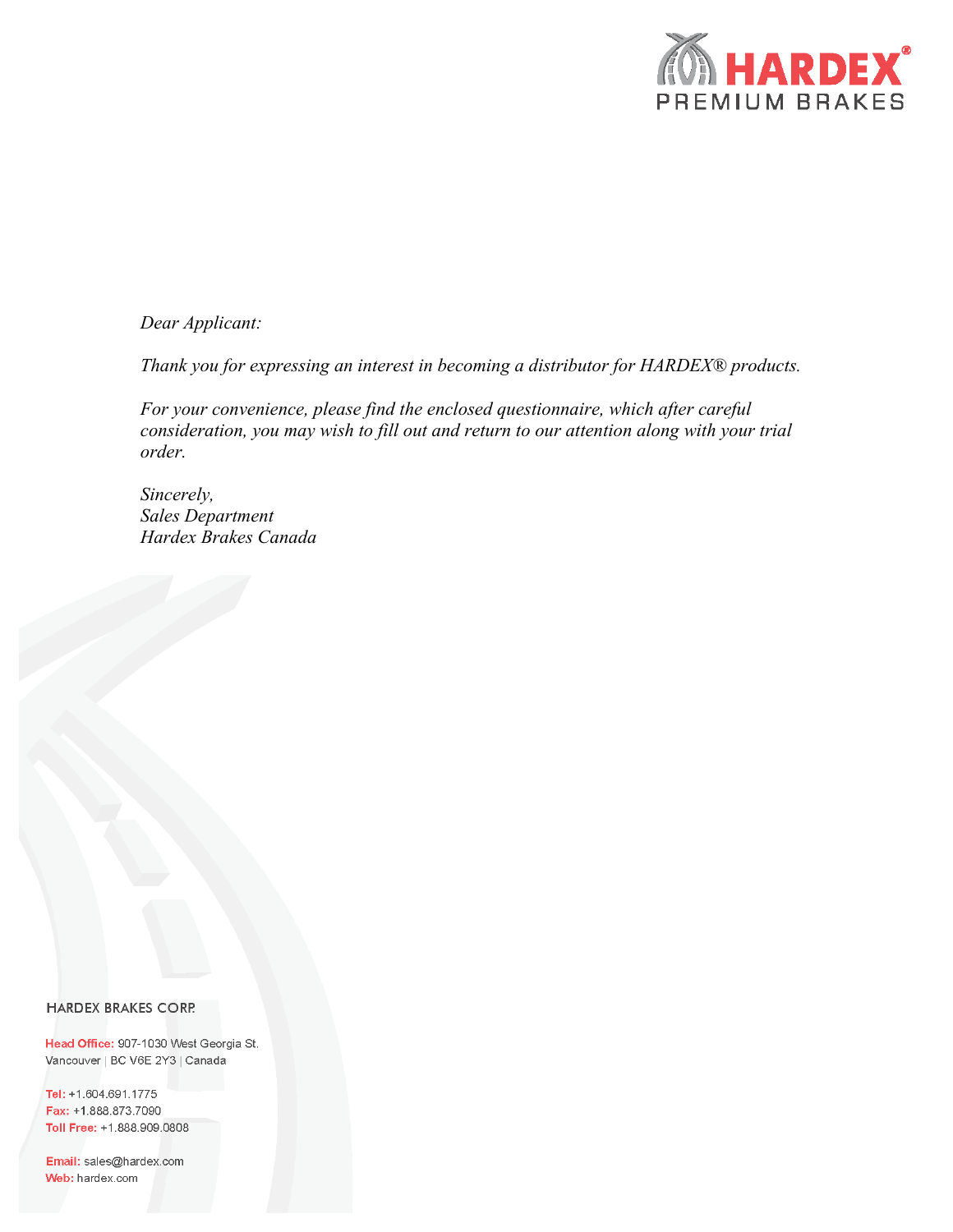

# **QUESTIONNAIRE TO PROSPECTIVE HARDEX BRAKES CORP. DISTRIBUTORS**

### *Hardex Brakes Corp Mission Statement:*

Hardex Brakes Corp is committed to fully understanding and meeting the requirements of its customers. We realize that each of us, along with our customers and suppliers, play a vitally important role in the process of improving how we fulfill this commitment.

For every product, service or solution we offer, we strive to continually monitor and anticipate our customers' changing needs. This enables us to consistently meet their specific requirements and deliver a level of quality that leaves them delighted with their decision to do business with Hardex Brakes Corp.

 Please review and complete the form below, and return it to Hardex Brakes Corp for careful consideration. The following is a list of mandatory requirements and expectations at Hardex Brakes Corp in order to become a distributor.

*Company Name\_\_\_\_\_\_\_\_\_\_\_\_\_\_\_\_\_\_\_\_\_\_\_\_\_\_\_\_\_\_\_\_\_\_\_\_\_\_\_\_\_\_\_\_\_\_\_\_\_\_\_\_\_\_\_\_\_\_\_\_\_\_\_*

*Address, Country\_\_\_\_\_\_\_\_\_\_\_\_\_\_\_\_\_\_\_\_\_\_\_\_\_\_\_\_\_\_\_\_\_\_\_\_\_\_\_\_\_\_\_\_\_\_\_\_\_\_\_\_\_\_\_\_\_\_\_\_\_\_*

*Contact Name* 

*We would like to apply for: (Mark only one)*

- 1. **Dealer License:** Suitable for smaller companies with minimum annual purchase of \$50,000 USD.
- 2. **Exclusive License:** Suitable for bigger companies with annual large volume purchase. (You should offer based on the population & number of cars in that country)

# **TOTAL ANTICIPATED ANNUAL HARDEX BRAKES CORP SALES \$\_\_\_\_\_\_\_\_\_\_\_\_/USD**

*We would like to distribute: (Check only one. If you apply for more than one product, you have to increase your annual purchase volume.)*

*HARDEX® Brake Pads (Passenger cars & SUVs) HARDEX® Brake Shoes (Passenger cars & SUVs) HARDEX® Brake Pads (Commercial Vehicles & Trucks) HARDEX® Brake Linings (Commercial Vehicles & Trucks)*

#### **HARDEX BRAKES CORP.**

Head Office: 907-1030 West Georgia St. Vancouver | BC V6E 2Y3 | Canada

Tel: +1.604.691.1775 Fax: +1.888.873.7090 Toll Free: +1.888.909.0808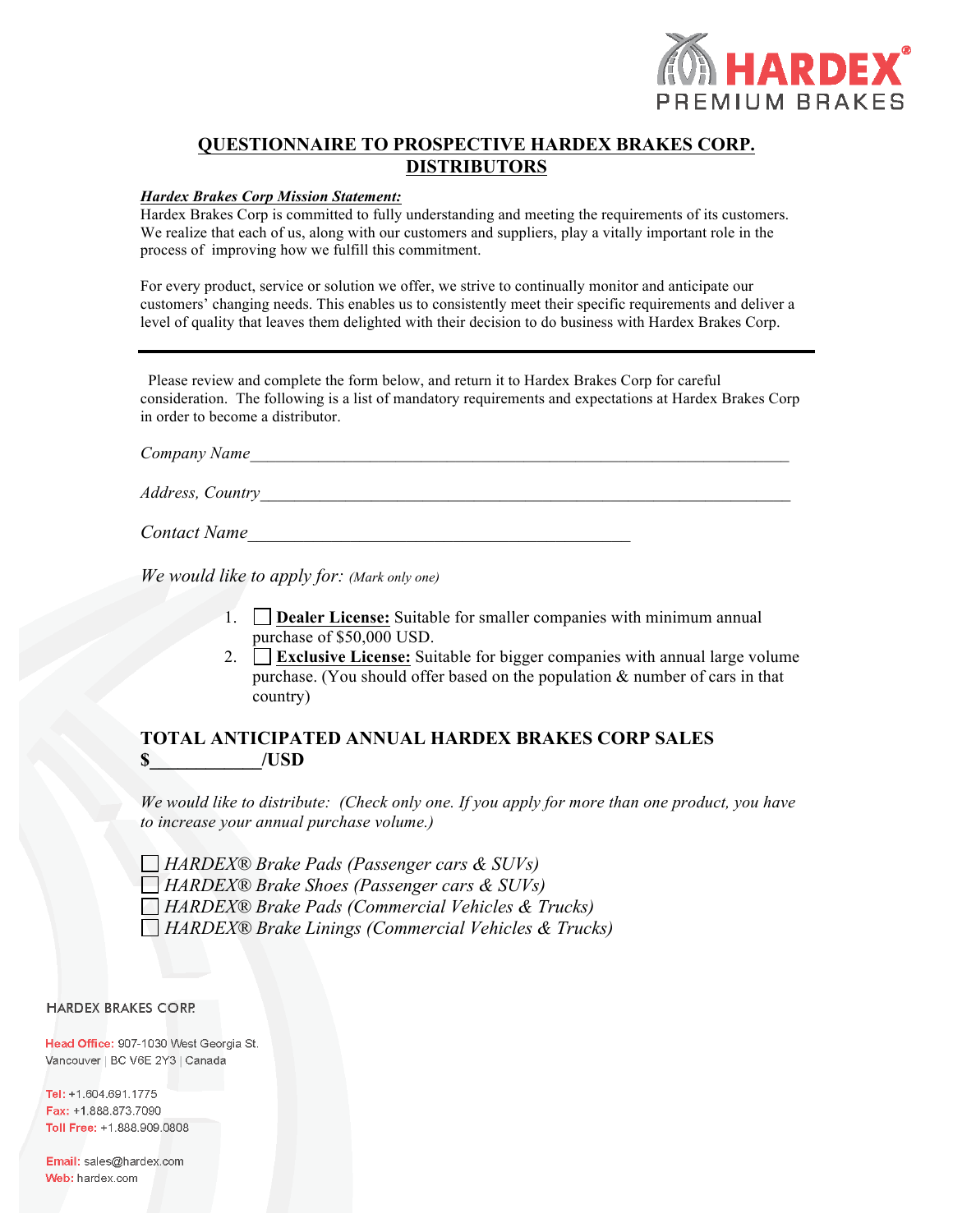

1. Hardex Brakes Corp requires distributors to have and maintain their own sales force, as well as standard product inventory.

I understand and agree to terms listed above

- 2. Hardex Brakes Corp requires all distributors to provide sales trace data in either a spreadsheet format every 6 months. These traces must be transmitted electronically to Hardex Brakes Corp email.
	- I understand and agree to terms listed above
- 3. Describe the geographical and environmental conditions of the area you normally and regularly sell in.

| Describe your business model(sales distribution): |                  |
|---------------------------------------------------|------------------|
| $#$ of Reps                                       | % of Total Sales |
| Field-Based Reps                                  |                  |
| Inside Sales Reps                                 |                  |
| <b>Internet Sales</b>                             |                  |

 $\mathcal{L}_\text{max} = \mathcal{L}_\text{max} = \mathcal{L}_\text{max} = \mathcal{L}_\text{max} = \mathcal{L}_\text{max} = \mathcal{L}_\text{max} = \mathcal{L}_\text{max} = \mathcal{L}_\text{max} = \mathcal{L}_\text{max} = \mathcal{L}_\text{max} = \mathcal{L}_\text{max} = \mathcal{L}_\text{max} = \mathcal{L}_\text{max} = \mathcal{L}_\text{max} = \mathcal{L}_\text{max} = \mathcal{L}_\text{max} = \mathcal{L}_\text{max} = \mathcal{L}_\text{max} = \mathcal{$ 

 $\mathcal{L}_\text{max} = \mathcal{L}_\text{max} = \mathcal{L}_\text{max} = \mathcal{L}_\text{max} = \mathcal{L}_\text{max} = \mathcal{L}_\text{max} = \mathcal{L}_\text{max} = \mathcal{L}_\text{max} = \mathcal{L}_\text{max} = \mathcal{L}_\text{max} = \mathcal{L}_\text{max} = \mathcal{L}_\text{max} = \mathcal{L}_\text{max} = \mathcal{L}_\text{max} = \mathcal{L}_\text{max} = \mathcal{L}_\text{max} = \mathcal{L}_\text{max} = \mathcal{L}_\text{max} = \mathcal{$ 

List other auto parts companies you currently buy from:

Hardex Brakes Corp's decision on your request, of course, will not necessarily be based on and limited to the information above, and may well have to include other considerations, but the above information will be very helpful in arriving at our decision.

# **CONTACT INFORMATION FOR HARDEX BRAKES CORP DISTRIBUTORS APPLICANT**

 $\Box$  , and the contribution of the contribution of the contribution of the contribution of the contribution of

# **EXACT NAME OF BUSINESS**

 $\overline{a}$ 

 $\overline{a}$ 

#### **HARDEX BRAKES CORP.**

Head Office: 907-1030 West Georgia St. Vancouver | BC V6E 2Y3 | Canada

Tel: +1.604.691.1775 Fax: +1.888.873.7090 Toll Free: +1.888.909.0808